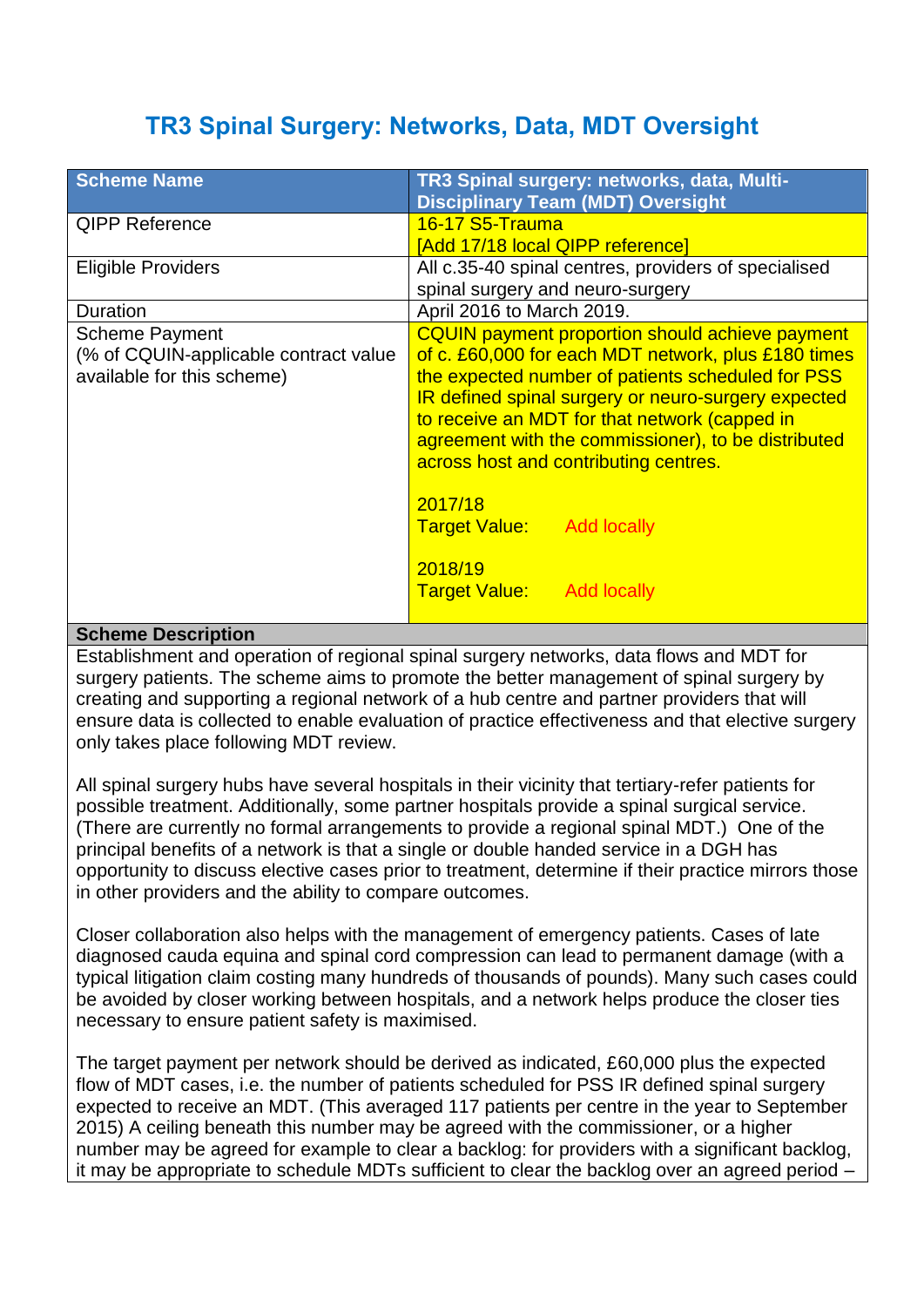with the expectation that surgery rates will decline through this process, but without removing the scope for affordability gains.

Division of the targeted sum across the members of each of the 35 networks is for local determination by the commissioner in consultation with the providers. The payment will go to where the contract is held (usually the hub); it is the responsibility of the hub to ensure that the scheme is delivered, and this may involve defraying costs of partners.

## **Measures & Payment Triggers**

Trigger 1.Regional Spinal Network: (a) Agree Terms of Reference for and establish a Regional Network Board, Regional Meeting and Sub-Network Clinical Governance Bodies. Appoint a Regional Network Administrator.(b) Commence 4-6 monthly Regional Network Board Meetings and appoint a Clinical Lead. Minutes to be available and must follow the National template. (c) Establish a Sub-Network Clinical Governance Group with meetings every 2-4 months. Minutes to be available and must follow the National Template(d) Regional Policy to manage spinal emergencies including transfer; (e) Regional Policy for emergency imaging.

Trigger 2. Data. All specialised and non-specialised spinal surgery will be entered on the British Spine Registry or Spine Tango. Administrative support for clinicians must be available.

Triigger 3. MDT Governance. All elective specialised spinal surgery taking place within the network should have the agreement of the Local MDT (if more than 2 Spinal Surgeons) or Sub-Regional Clinical Governance Group MDT either by individual case or mandatory audit (including meeting inclusion/exclusion criteria and complications) at the agreement of the MDT and Commissioners.

The payment triggers are therefore, for each year:

- (1) Achieve 1(a) to 1(e) above. Minutes to be available and reviewed by Spinal Services CRG.
- (2) Entry of specialised and non-specialised spinal surgery activity in the spinal network on to the British Spine Registry or Spine Tango.
- (3) Discussion of elective specialised surgery in the spinal network at the regional MDT. Audit of specialised surgery every 2 quarters to be completed and presented at the Sub-Network Clinical Governance Body.

# **Definitions**

- 1. Spinal Surgery. Spinal surgery is undertaken by neurosurgeons and orthopaedic surgeons. Of the 35 providers, 24 are neurosurgical centres. Some of the neurosurgery providers also have orthopaedic spinal surgeons. Very often they are performing the same procedures and the only point of difference is that the neurosurgery activity is coded to specialty code 150 and the orthopaedic activity to 110. Some Trusts use the bespoke spinal surgery code. Both neurosurgeons and orthopaedic surgeons can be and are spinal surgeons.
- 2. Spinal Hub(s): The Spinal Hub is where the 24/7 emergency spinal service is located but not necessarily where all the emergency work is done. A region may have more than one Spinal Hub. A minimum of 6 Consultants are required for a 24/7 emergency spinal service. The Spinal Hub(s) will often but not always be the Major Trauma Centre(s)
- 3. Spinal Partner Hospitals: Spinal Hubs will have relationships with a number of partner hospitals which will in general be Trauma Units and District General Hospitals. Spinal Partner Hospitals will have Spinal Consultants offering 'non-specialised' +/- 'specialised' spinal surgery and may offer an emergency service without a 24/7 emergency on-call.
- 4. Non-Spinal Partner Hospital: Hospitals with an emergency department but without any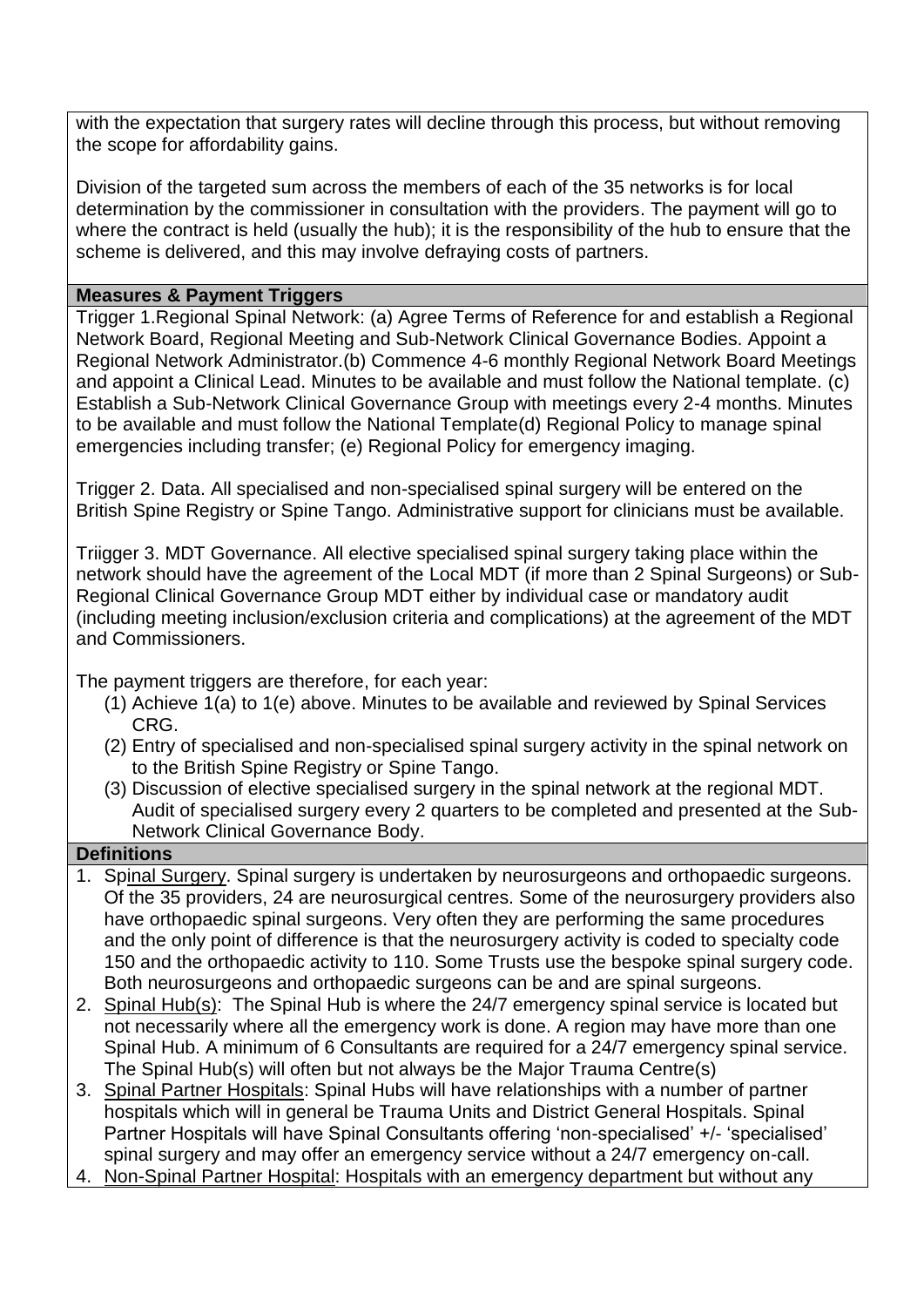surgeons undertaking spinal surgery on site.

- 5. Regional Spinal Network (RSN): An Operational Delivery Network (ODN) with geographical boundaries decided by local and national consultation to be consistent with Trust/CCG and Commissioning boundaries.
- 6. Sub-Regional Network: One Spinal Hub and affiliated partner hospitals and AQPs.
- 7. Regional Network Board: Board responsible for Monitoring the delivery and strategy of the Regional Spinal Service. Template for Terms of Reference available from Spinal Service CRG Chair.
- 8. Sub-Network Clinical Governance Body: A meeting of the Spinal Hub, Spinal Partner and Spinal AQP providers for a given Spinal Hub. They will decide pathways, policies and guidelines for the Sub-Regional Network and monitor clinical governance issues. They will report to the Regional Network Board. There will usually be 2-3 Sub-Regional Networks within one Regional Network. Template for Terms of Reference available from Spinal Services CRG Chair.

#### **Partial Achievement Rules**

Payment is proportional to the proportion of patients receiving MDT assessment for whom triggers 1-3 are achieved relative to that upon which the payment amount was agreed, capped at 100%.

# **In Year Payment Phasing & Profiling**

Quarterly payment with end year reconciliation.

#### **Rationale for Inclusion**

The aim is to ensure that the regional spinal surgery network operates efficiently, ensuring that patient selection for specialised surgery is carefully discussed and the optimum treatment option is chosen in all cases.

As well as benefiting patients clinically the challenges of meeting 18 week RTT targets are best served by a network approach.

Better patient selection will minimise surgical intervention where not clinically warranted. accumulating considerable savings.

**Data Sources, Frequency and responsibility for collection and reporting**

Each provider must provide evidence quarterly of achievement of the three measures for its patients.

Information should be submitted to the commissioner drawn from submission to British Spine Registry/Spine Tango.

The Regional Network Board and Sub-Regional Clinical Governance Bodies should submit minutes of their meetings which will include information on pathways, policies, guidelines, clinical governance issues, service evaluations, audits, education, research, risk register, workforce planning, objectives and work plan.

All providers should supply the list of spinal consultants. Providers should immediately notify the Regional Network Board if a consultant leaves or joins their spinal surgery service and if a consultant is on a period of extended leave.

Relevant data should be entered onto BSR/Spine Tango daily.

BSR/Spine Tango. This data is not yet available for contract monitoring. In the absence of flow from the registries, providers will need to provide a report regarding the flow of data.